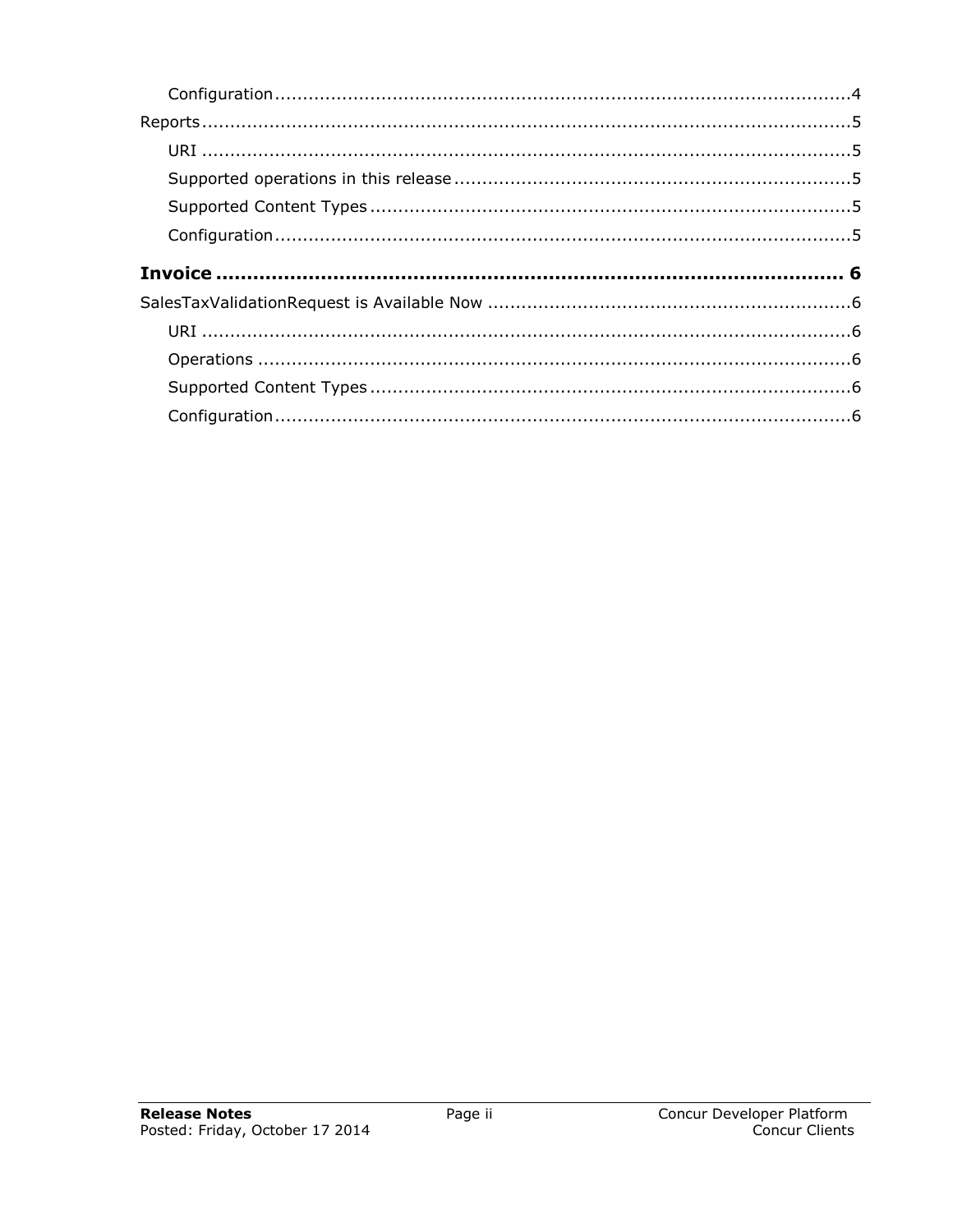# <span id="page-2-1"></span><span id="page-2-0"></span>**Concur OAuth 2.0**

## **Requesting Access Tokens**

Concur OAuth 2.0 now supports POST as the default operation for obtaining an access token.

▶ To exchange a request token for an access token, make a POST request, passing the code, client ID, and client secret:

```
POST 
https://www.concursolutions.com/net2/oauth2/GetAccessToken.ashx?code=0987654321&
client_id=eZByXv2X41cJlC21pSVvRi&client_secret=4EW8e72wOCM2jKL12H5s2ss HTTP 1.1
```
Concur returns the OAuth access token and expiration date:

```
HTTP/1.1 200 OK 
...
<Access_Token>
    <Token>abcd1234hjkl0987qwer2468yuio1357</Token>
    <Expiration_date>10/17/2014 4:15:07 PM</Expiration_date>
</Access_Token>
```
## <span id="page-2-3"></span><span id="page-2-2"></span>**Common**

## **Lists**

<span id="page-2-4"></span>Lists version 3.0 is now available. You can use it to create, update, and get lists.

### **URI**

<span id="page-2-5"></span>https://{ConcurHost}/api/v3.0/common/lists

### **Operations supported in this release**

- GET /common/lists Get all lists.
- GET / common/lists/ $\{id\}$  Get a single list by ID.
- $\bullet$  POST /common/lists  $-$  Create a new list.
- PUT /common/lists/ $\{id\}$  Update a list by ID.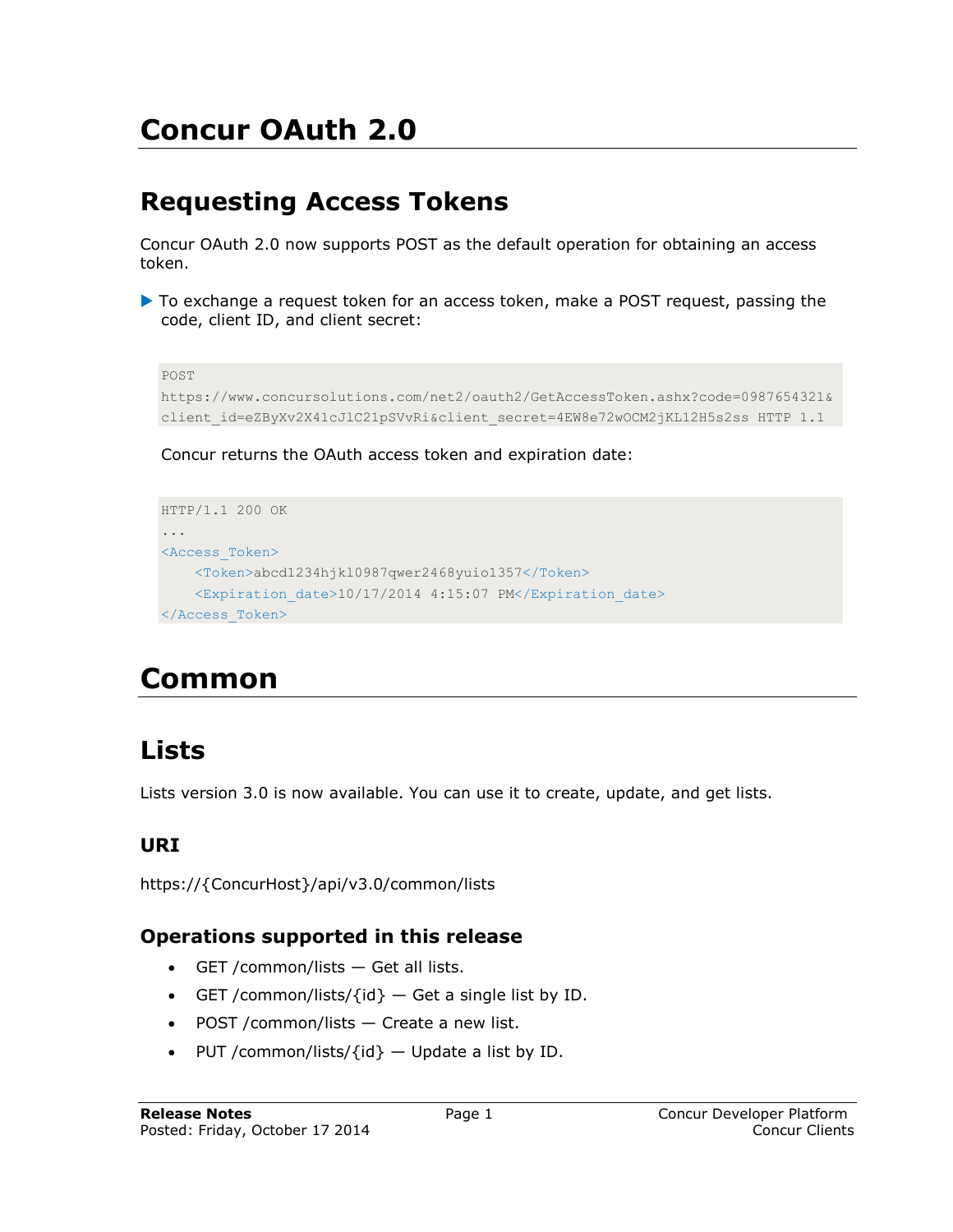### <span id="page-3-0"></span>**Supported Content Types**

application/xml application/json

## <span id="page-3-1"></span>**Configuration**

Reports version 3.0 can be used in the Concur Platform Developer Sandbox and it works with the following Concur products:

- Expense for Concur Professional
- Expense for Concur Standard
- Expense for Concur Mobile

A partner application must be created and registered with Concur before developers can use this feature.

For more information, refer to the Reports documentation at [https://www.concursolutions.com/api/docs/index.html#!/Lists.](https://www.concursolutions.com/api/docs/index.html#!/Lists)

## <span id="page-3-3"></span><span id="page-3-2"></span>**Expense**

## **Attendees**

Attendees version 3.0 is a new resource that can be used to get information for attendees matching a specific attendee type ID or a specific external ID.

### <span id="page-3-4"></span>**URI**

<span id="page-3-5"></span>https://{ConcurHost}/api/v3.0/expense/attendees

### **Operations supported in this release**

- GET / expense/attendees  $-$  Get all attendees owned by the user.
- GET /expense/attendees/ $\{id\}$  Get an attendee by ID.
- POST / expense/attendees Create a new attendee.
- PUT /expense/attendees Update an attendee by ID.
- DELETE /expense/attendees Delete an attendee by ID.

## <span id="page-3-6"></span>**Supported Content Types**

application/xml

application/json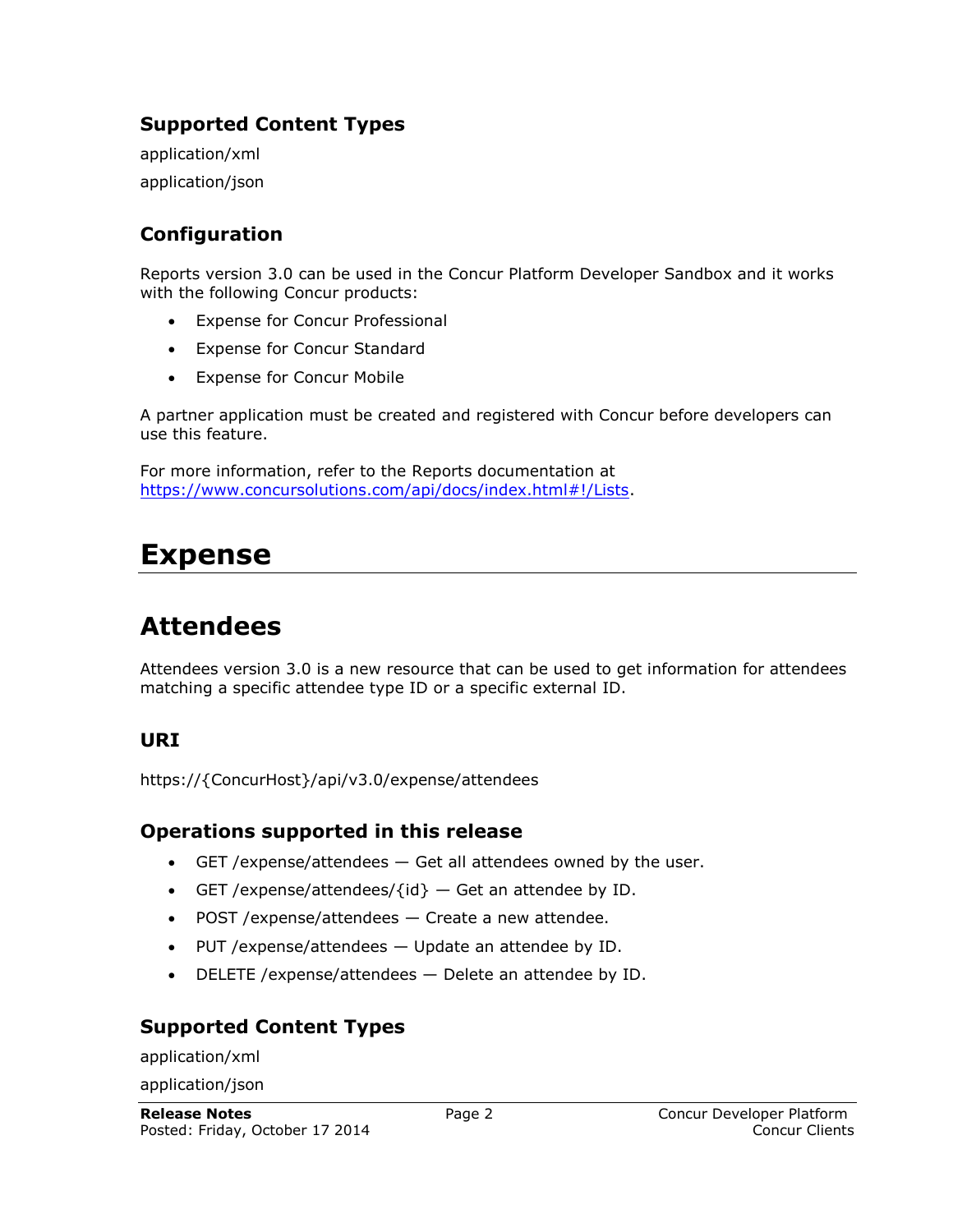### <span id="page-4-0"></span>**Configuration**

Allocations version 3.0 can be used in the Concur Platform Developer Sandbox and it works with the following Concur products:

- Expense for Concur Professional
- Expense for Concur Standard
- Expense for Concur Mobile

A partner application must be created and registered with Concur before developers can use this feature.

 $\Box$  For more information, refer to the Attendees documentation at [https://www.concursolutions.com/api/docs/index.html#!/Attendees.](https://www.concursolutions.com/api/docs/index.html#!/Attendees)

## <span id="page-4-1"></span>**Allocations**

Allocations version 3.0 is now available with support for two GET operations. An allocation is used for dividing the responsibility for an expense. Allocations consist of a percentage of the original expense and the configured custom fields.

### <span id="page-4-2"></span>**URI**

<span id="page-4-3"></span>https://{ConcurHost}/api/v3.0/expense/allocations

### **Supported operations in this release:**

- GET /expense/allocations Gets all allocations per entry or report.
- GET /expense/allocations/ $\{id\}$  Gets a single allocation by ID.

### <span id="page-4-4"></span>**Supported Content Types**

application/xml application/json

### <span id="page-4-5"></span>**Configuration**

Allocations version 3.0 can be used in the Concur Platform Developer Sandbox and it works with the following Concur products:

- Expense for Concur Professional
- Expense for Concur Standard
- Expense for Concur Mobile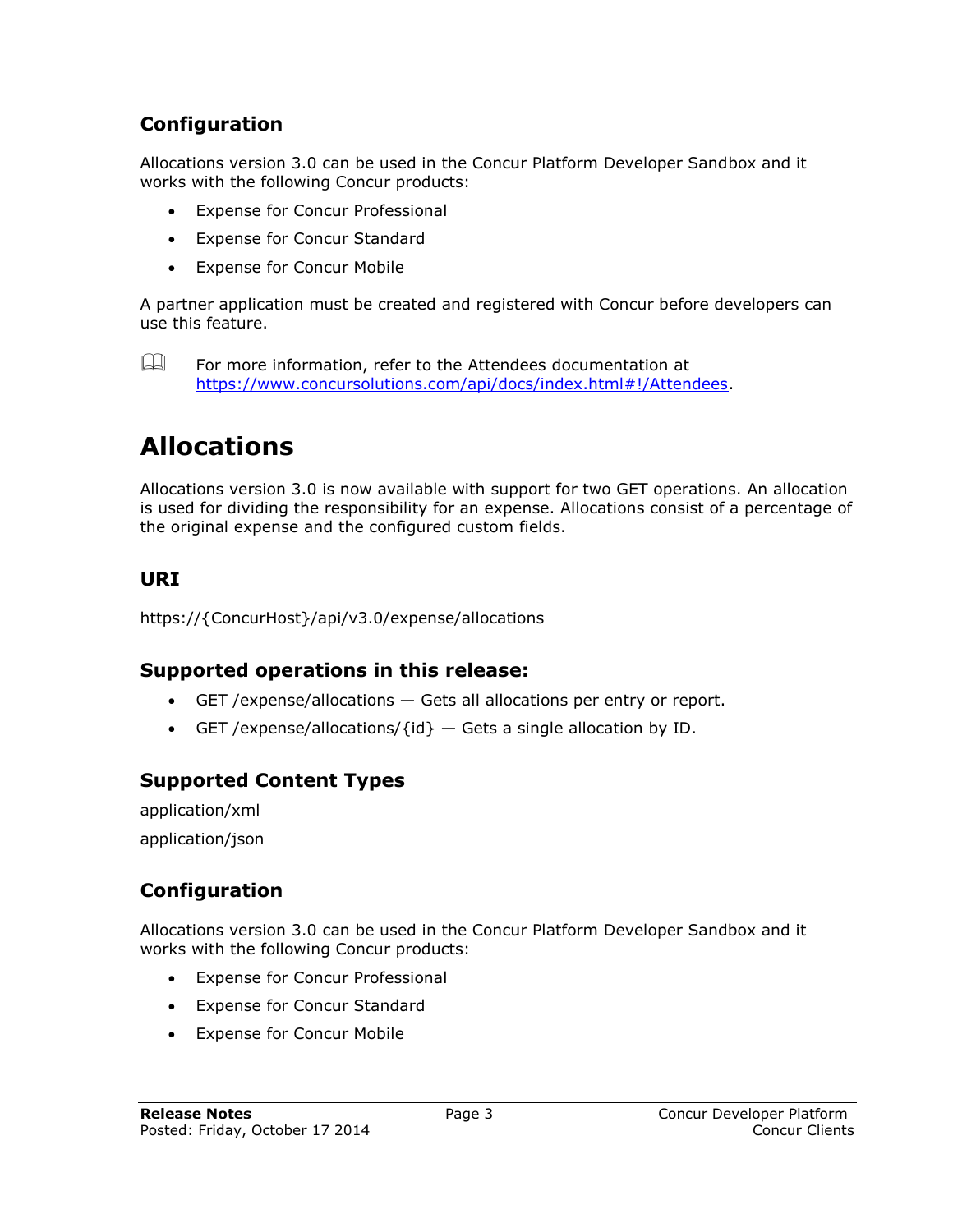A partner application must be created and registered with Concur before developers can use this feature.

 $\square$  For more information, refer to the Allocations documentation at [https://www.concursolutions.com/api/docs/index.html#!/Allocations.](https://www.concursolutions.com/api/docs/index.html#!/Allocations)

## <span id="page-5-0"></span>**Entry Attendee Associations**

EntryAttenddeAssociations version 3.0 is now available. This resource represents an association between an entry and an attendee.

### <span id="page-5-1"></span>**URI**

<span id="page-5-2"></span>https://{ConcurHost}/api/v3.0/expense/entryattndeeassociations

#### **Supported operations in this release**

- GET /entryattendeeassociations Get all entry-attendee associations..
- GET /expense/ entryattendeeassociations/ $\{id\}$  Gets a single entry-attendee association by ID.
- POST /expense/ entryattendeeassociations Create a new entry-attendee association.
- PUT /expense/ entryattendeeassociations/ $\{id\}$  Update an entry-attendee association by ID.
- DELETE /expense/ entryattendeeassociations/ $\{id\}$  Delete an entry-attendee association by ID.

### <span id="page-5-3"></span>**Supported Content Types**

application/xml

<span id="page-5-4"></span>application/json

### **Configuration**

Allocations version 3.0 can be used in the Concur Platform Developer Sandbox and it works with the following Concur products:

- Expense for Concur Professional
- Expense for Concur Standard
- Expense for Concur Mobile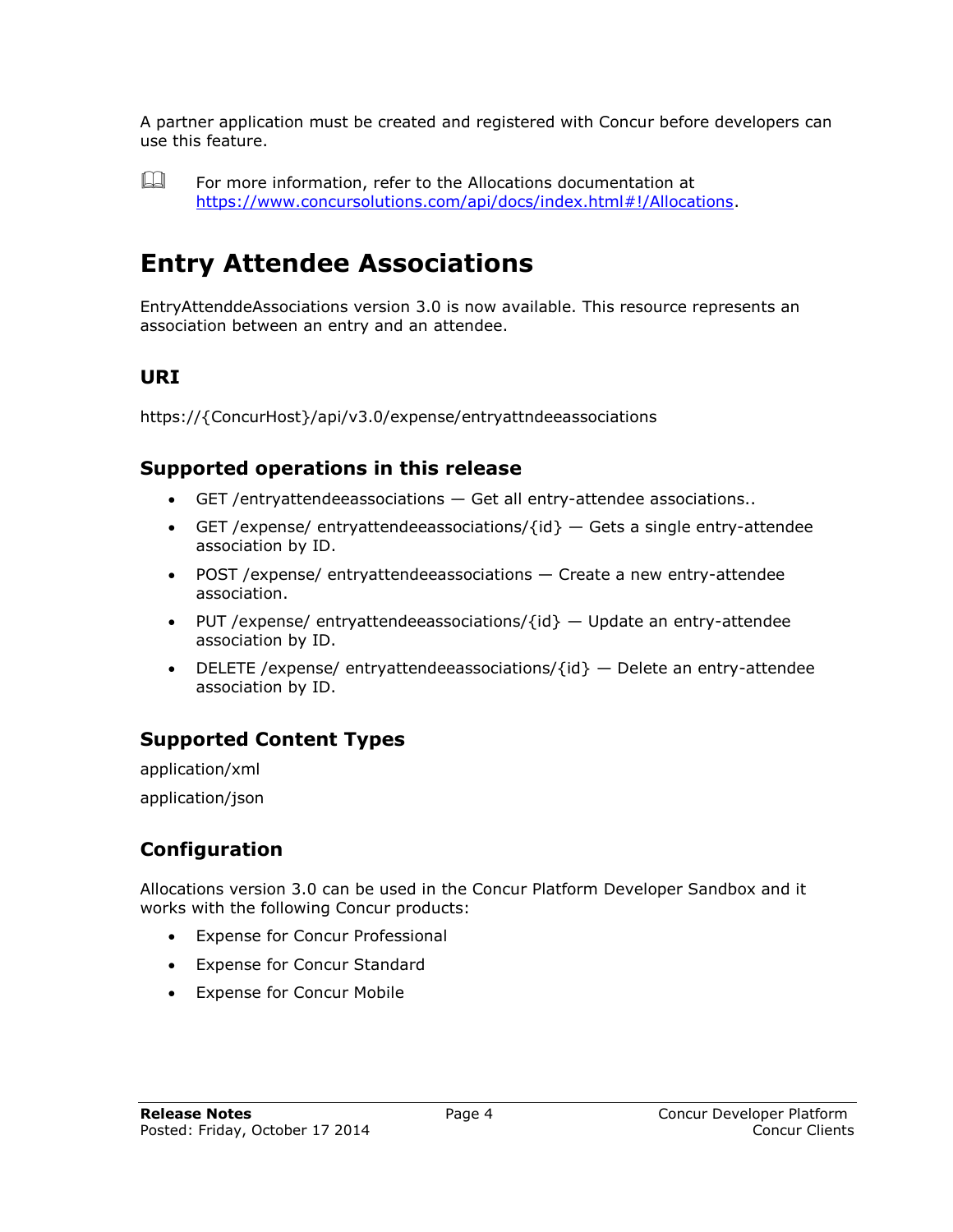A partner application must be created and registered with Concur before developers can use this feature.

 $\square$  For more information, refer to the EntryAttendeeAssociations documentation at [https://www.concursolutions.com/api/docs/index.html#!/EntryAttendeeAssociation](https://www.concursolutions.com/api/docs/index.html#!/EntryAttendeeAssociations) [s.](https://www.concursolutions.com/api/docs/index.html#!/EntryAttendeeAssociations)

## <span id="page-6-0"></span>**Reports**

<span id="page-6-1"></span>Reports version 3.0 is now available. This resource represents Expense reports.

### **URI**

<span id="page-6-2"></span>https://{ConcurHost}/api/v3.0/expense/reports

### **Supported operations in this release**

- GET /expense/reports Get all reports.
- GET / expense/ reports/ $\{id\}$  Get a single report by ID.
- POST / expense/ reports Create a new report.
- PUT /expense/ reports/ $\{id\}$  Update a report by ID.

### <span id="page-6-3"></span>**Supported Content Types**

application/xml application/json

## <span id="page-6-4"></span>**Configuration**

Reports version 3.0 can be used in the Concur Platform Developer Sandbox and it works with the following Concur products:

- Expense for Concur Professional
- Expense for Concur Standard
- Expense for Concur Mobile

A partner application must be created and registered with Concur before developers can use this feature.

 $\Box$  For more information, refer to the Reports documentation at [https://www.concursolutions.com/api/docs/index.html#!/Reports.](https://www.concursolutions.com/api/docs/index.html#!/Reports)